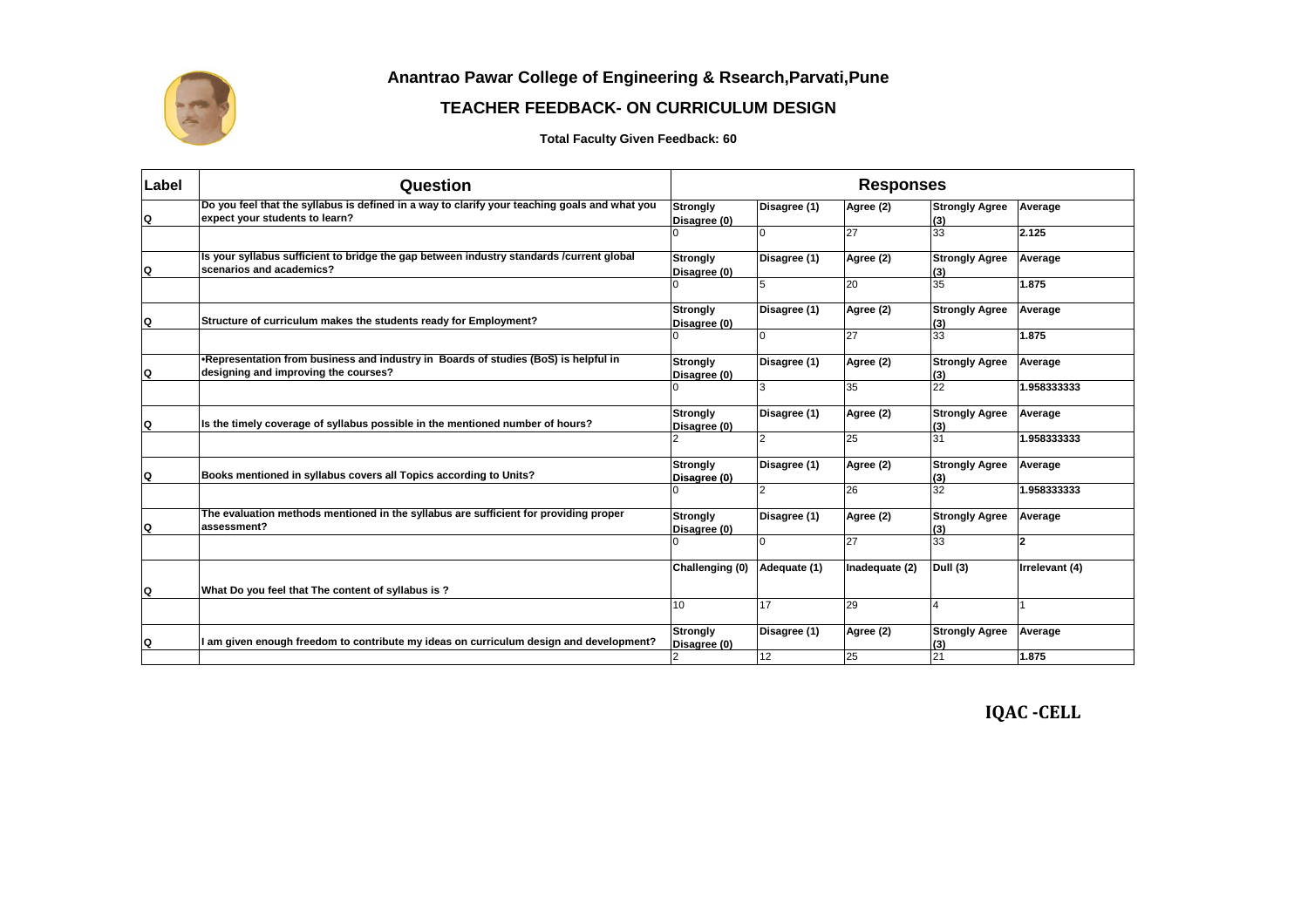

## **Anantrao Pawar College of Engineering & Rsearch,Parvati,Pune**

**FEEDBACK FROM TEACHER-on Teachning Learning & Infrastructure APCOER** 

**Total Faculty Given Feedback: 60**

| Label | Question                                                                                                                                                                   | Responses                    |                 |                 |                           |             |  |
|-------|----------------------------------------------------------------------------------------------------------------------------------------------------------------------------|------------------------------|-----------------|-----------------|---------------------------|-------------|--|
| Q     | The courses / syllabi taught by me have a good balance between<br>theory and application:*                                                                                 | <b>Strongly Disagree (0)</b> | Disagree (1)    | Agree (2)       | <b>Strongly Agree (3)</b> | Average     |  |
|       |                                                                                                                                                                            | U                            |                 | 57              | 3                         | 2.125       |  |
| Q     | The objectives of the syllabi are well defined:*                                                                                                                           | <b>Strongly Disagree (0)</b> | Disagree (1)    | Agree (2)       | <b>Strongly Agree (3)</b> | Average     |  |
|       |                                                                                                                                                                            | 0                            | $\Omega$        | 57              | 3                         | 2.125       |  |
| Q     | The books/journals etc. prescribed / listed as reference materials are<br>relevant, updated and cover the entire syllabi:                                                  | <b>Strongly Disagree (0)</b> | Disagree (1)    | Agree (2)       | <b>Strongly Agree (3)</b> | Average     |  |
|       |                                                                                                                                                                            | $\overline{0}$               | 25              | 25              | 10                        | 2.208333333 |  |
| Q     | The college has given me full freedom to adopt new techniques /<br>strategies of teaching such as group discussions, seminar<br>presentations and learners' participation? | <b>Strongly Disagree (0)</b> | Disagree (1)    | Agree (2)       | <b>Strongly Agree (3)</b> | Average     |  |
|       |                                                                                                                                                                            |                              | $\overline{22}$ | $\overline{27}$ | 10                        | 2.166666667 |  |
| Q     | I have the freedom to adopt new techniques / strategies of testing and<br>assessment of students:?                                                                         | <b>Strongly Disagree (0)</b> | Disagree (1)    | Agree (2)       | <b>Strongly Agree (3)</b> | Average     |  |
|       |                                                                                                                                                                            | 0                            | 8               | 27              | 25                        | 2.166666667 |  |
| Q     | The prescribed books are available in the Library in Sufficient<br>numbers:?                                                                                               | <b>Strongly Disagree (0)</b> | Disagree (1)    | Agree (2)       | <b>Strongly Agree (3)</b> | Average     |  |
|       |                                                                                                                                                                            | 0                            | 9               | 28              | 22                        | 2.25        |  |
| Q     | The environment in the College is conducive to teaching and research: Strongly Disagree (0)                                                                                |                              | Disagree (1)    | Agree (2)       | <b>Strongly Agree (3)</b> | Average     |  |
|       |                                                                                                                                                                            | O                            | 4               | 14              | 6                         | 2.083333333 |  |
| Q     | The examination system followed by the Institute is effective.                                                                                                             | <b>Strongly Disagree (0)</b> | Disagree (1)    | Agree (2)       | <b>Strongly Agree (3)</b> | Average     |  |
|       |                                                                                                                                                                            | $\Omega$                     | 3               | 35              | 22                        | 2.208333333 |  |
| Q     | The administration is teacher friendly?                                                                                                                                    | <b>Strongly Disagree (0)</b> | Disagree (1)    | Agree (2)       | <b>Strongly Agree (3)</b> | Average     |  |
|       |                                                                                                                                                                            | $\overline{2}$               | 6               | 30              | 22                        | 1.916666667 |  |
| Q     | The college provides adequate opportunities and support to faculty<br>members for upgrading their skills and qualifications?                                               | <b>Strongly Disagree (0)</b> | Disagree (1)    | Agree (2)       | <b>Strongly Agree (3)</b> | Average     |  |
|       |                                                                                                                                                                            |                              | 4               | 30              | 25                        | 2.041666667 |  |
| Q     | ICT facilities in the college are adequate and satisfactory:?                                                                                                              | <b>Strongly Disagree (0)</b> | Disagree (1)    | Agree (2)       | <b>Strongly Agree (3)</b> | Average     |  |
|       |                                                                                                                                                                            | 0                            | 15              | 25              | 20                        | 2.125       |  |
| Q     | Separate space in college Canteen is available for Teachers:?                                                                                                              | <b>Strongly Disagree (0)</b> | Disagree (1)    | Agree (2)       | <b>Strongly Agree (3)</b> | Average     |  |
|       |                                                                                                                                                                            | 7                            |                 | 27              | 19                        | 1.25        |  |
| Q     | Toilets / washrooms are clean and properly maintained?                                                                                                                     | <b>Strongly Disagree (0)</b> | Disagree (1)    | Agree (2)       | <b>Strongly Agree (3)</b> | Average     |  |
|       |                                                                                                                                                                            | 0                            |                 | 15              | 22                        | 2.291666667 |  |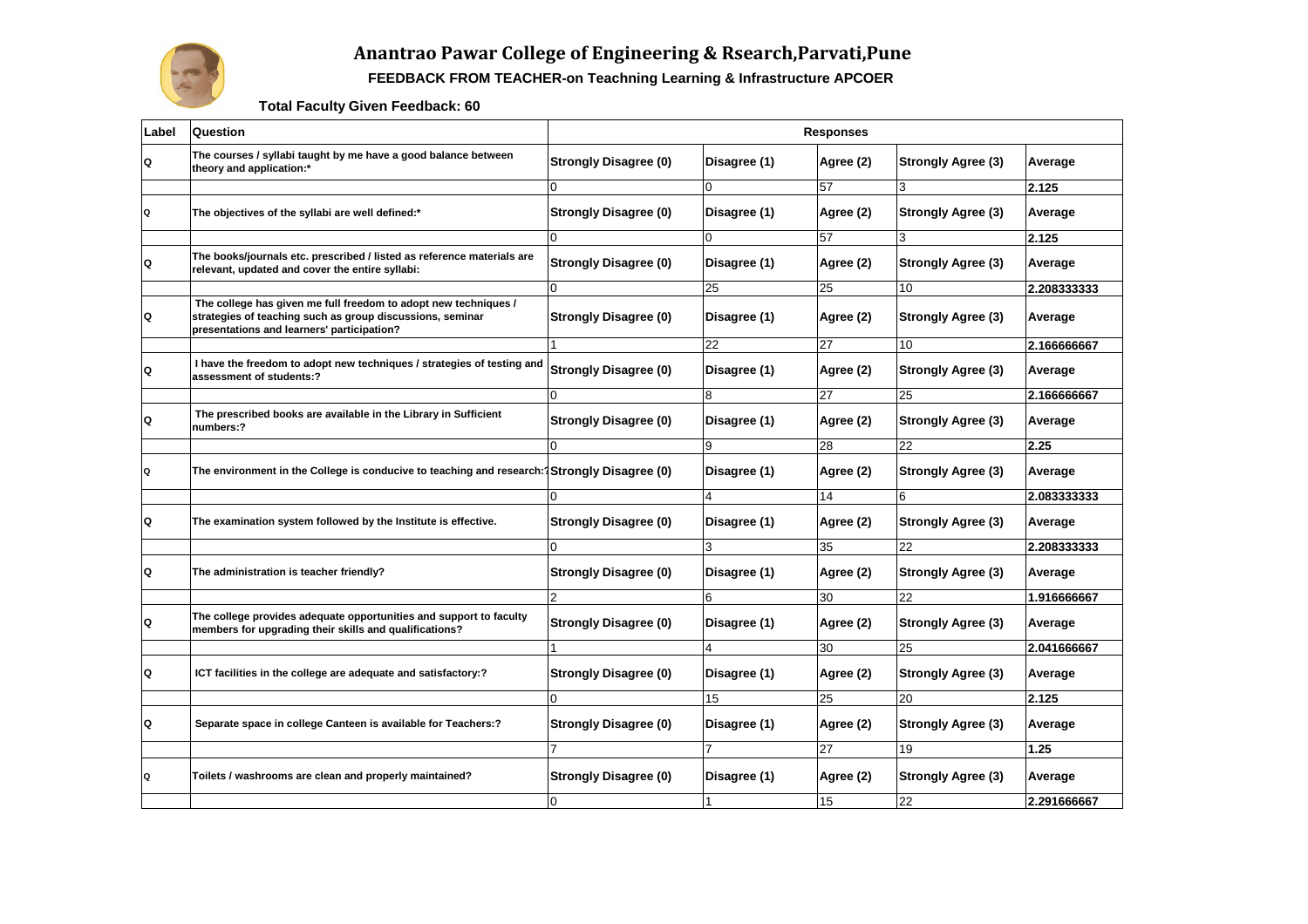| Q  | Parking facilities are available adequately.                                                        | <b>Strongly Disagree (0)</b> | Disagree (1) | Agree (2) | <b>Strongly Agree (3)</b> | Average     |
|----|-----------------------------------------------------------------------------------------------------|------------------------------|--------------|-----------|---------------------------|-------------|
|    |                                                                                                     |                              | 6            | 30        | 22                        | 2.208333333 |
| IQ | The classrooms are clean and well maintained?                                                       | <b>Strongly Disagree (0)</b> | Disagree (1) | Agree (2) | <b>Strongly Agree (3)</b> | Average     |
|    |                                                                                                     |                              | 15           | 25        | 20                        | 2           |
| IQ | Sports infrastructure is adequate.                                                                  | <b>Strongly Disagree (0)</b> | Disagree (1) | Agree (2) | <b>Strongly Agree (3)</b> | Average     |
|    |                                                                                                     |                              |              | 35        | 22                        | 1.958333333 |
| IQ | The infrastructure available in the department is optimally used.                                   | <b>Strongly Disagree (0)</b> | Disagree (1) | Agree (2) | <b>Strongly Agree (3)</b> | Average     |
|    |                                                                                                     |                              | lЗ           | 37        | 20                        | 2.208333333 |
| IQ | The quality initiatives taken up during the last academic year are<br>contributing for improvement. | <b>Strongly Disagree (0)</b> | Disagree (1) | Agree (2) | <b>Strongly Agree (3)</b> | Average     |
|    |                                                                                                     |                              |              | 34        | 23                        | 1.875       |
| ۱Q | Additional Remarks (If any)                                                                         |                              |              |           |                           |             |

IQAC-CELL